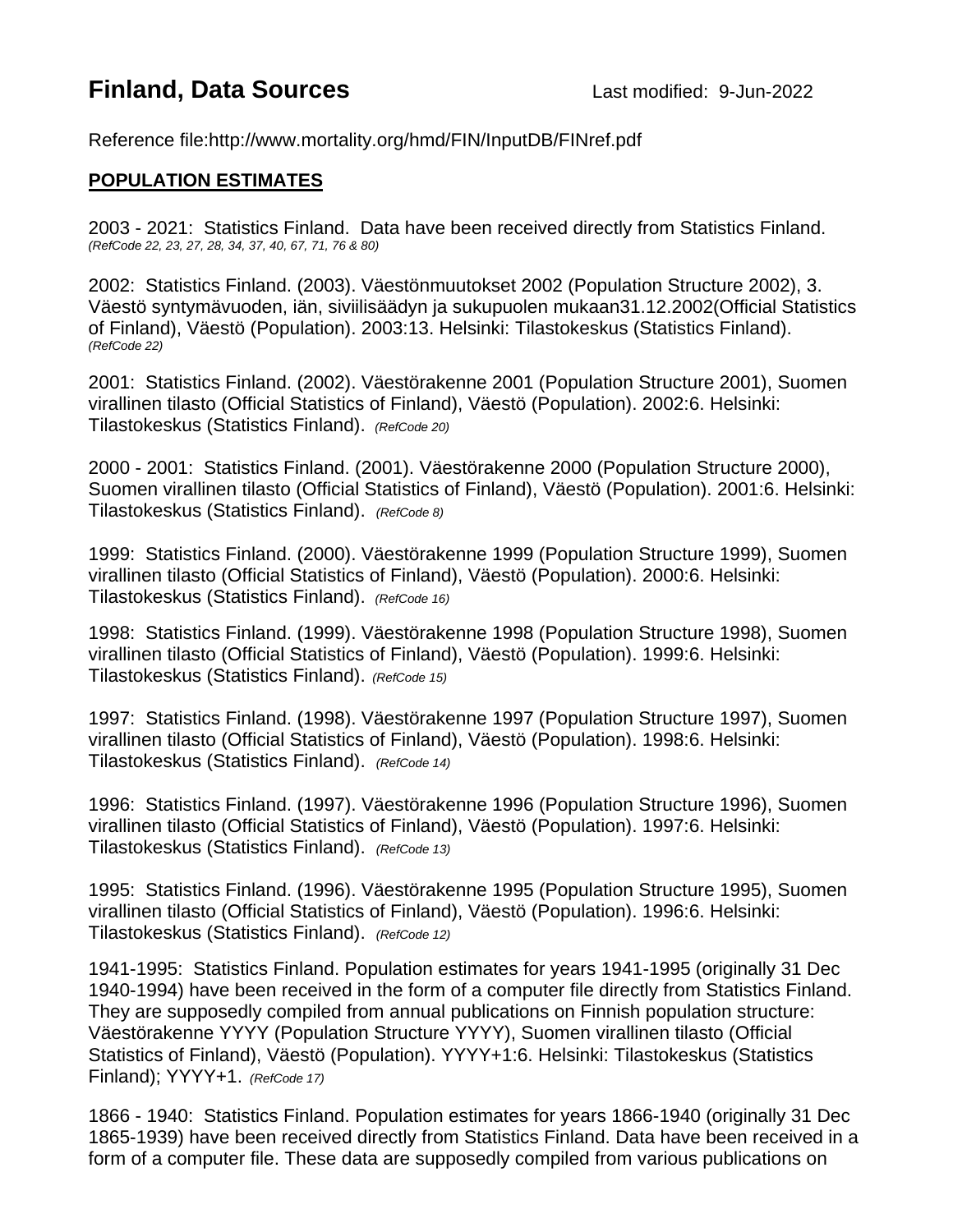1865 - 1980: Statistics Finland. Data has been received as printed copies of selected pages of vital statistical publications by Statistics Finland. They are supposedly compiled from annual publications on vital statistics: Väestönmuutokset YYYY (Vital Statistics YYYY), Suomen virallinen tilasto (Official Statistics of Finland), Väestö (Population). YYYY+1:13. Helsinki: Tilastokeskus (Statistics Finland); YYYY+1. *(RefCode 6)*

## **BIRTHS**

1751 - 2021: Statistics Finland. Live births by sex and marital status of mother in 1751 to 2021. Retrieved June 6, 2022. *(RefCode 82)*

2002 - 2020: Statistics Finland. Births. Data have been received directly from Statistics Finland. *(RefCode24, 30, 9, 32, 36, 39. 42. 69, 73, & 75, & 78)*

1865 - 2001: Statistics Finland. Data have been received directly from Statistics Finland. *(RefCode 4)*

## **DEATHS**

2003 - 2021: Statistics Finland. Data have been received directly from Statistics Finland. *(RefCode26, 29, 31, 33, 35, 38, 41, 68. 77 & 81)*

2002: Statistics Finland. (2003). Väestönmuutokset 2002 (Vital Statistics 2002), Suomen virallinen tilasto (Official Statistics of Finland), Döda efter födelseår, ålder, civilstånd och kön 2002. Helsinki: Tilastokeskus (Statistics Finland). *(RefCode25)*

2001: Statistics Finland. (2001). Väestönmuutokset 2001 (Vital Statistics 2001), Suomen virallinen tilasto (Official Statistics of Finland), Väestö (Population). 2002:13. Helsinki: Tilastokeskus (Statistics Finland). *(RefCode21)*

2000 - 2001: Statistics Finland. (2001). Väestönmuutokset 2000 (Vital Statistics 2000), Suomen virallinen tilasto (Official Statistics of Finland), Väestö (Population). 2001:13. Helsinki: Tilastokeskus (Statistics Finland). (RefCode7)

1999 - 2000: Statistics Finland. (2000). Väestönmuutokset 1999 (Vital Statistics 1999), Suomen virallinen tilasto (Official Statistics of Finland), Väestö (Population). 2000:13. Helsinki: Tilastokeskus (Statistics Finland). *(RefCode3)*

1981 - 1999: Statistics Finland. Data has been received in the form of a single computer file. The data are supposedly compiled from annual publications on vital statistics: Väestönmuutokset YYYY (Vital Statistics YYYY), Suomen virallinen tilasto (Official Statistics of Finland), Väestö (Population). YYYY+1:13. Helsinki: Tilastokeskus (Statistics Finland); YYYY+1. *(RefCode5)*

1939 - 1950: Statistics Finland. Deaths by sex 1939-1950 for ages 90+ (replaces RefCode 6 for these rows). *(RefCode 75)*

1865 - 1980: Statistics Finland. Deaths for years 1865-1980 have been received as printed copies of selected pages of vital statistical publications by Statistics Finland. They are